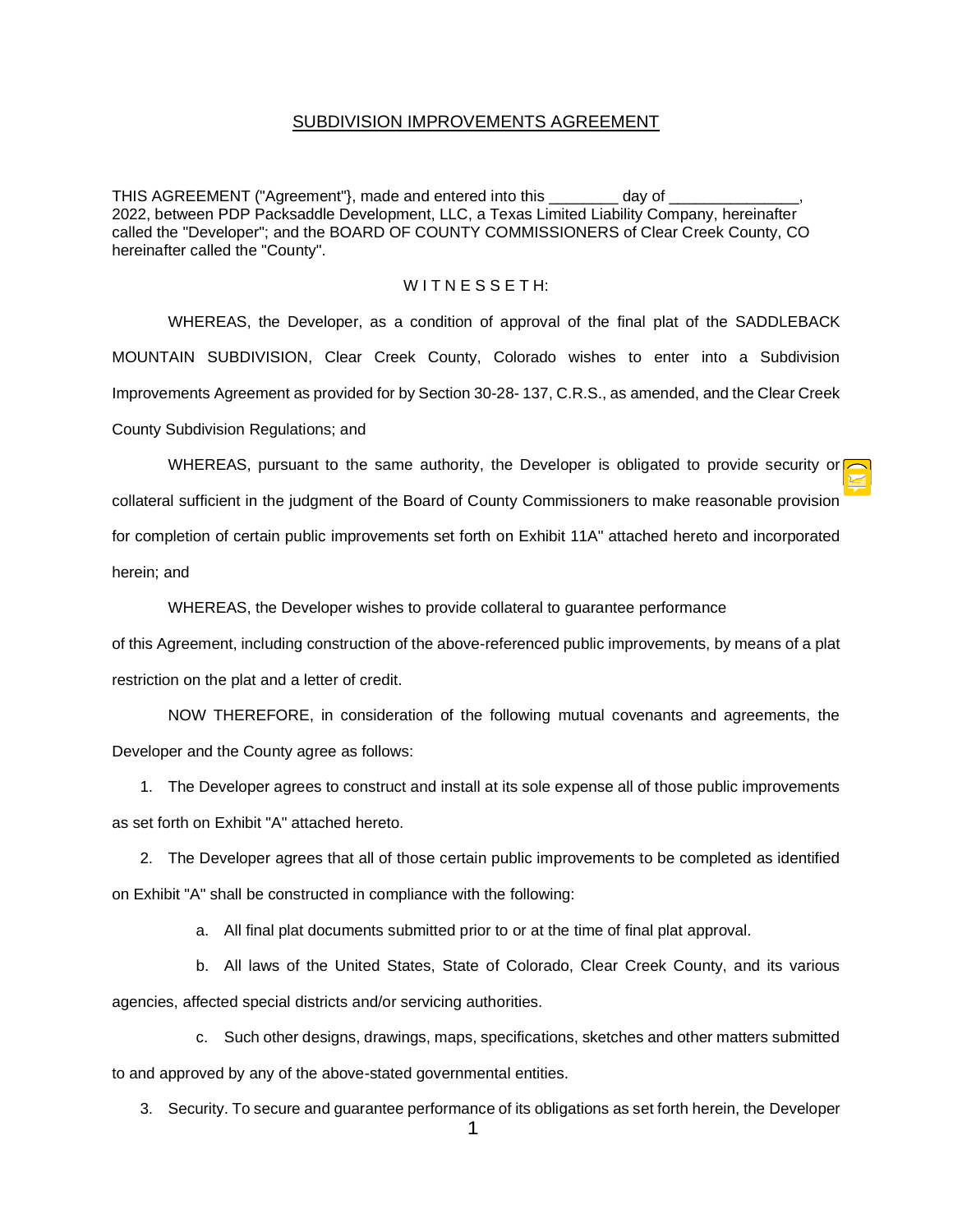agrees to provide security and collateral in the form of:

a. A covenant and plat restriction on sale, conveyance or transfer which reads as follows:

"As a condition of approval of this plat by the Board of County Commissioners of Clear Creek County and to meet the requirements of Section 30-28-137, C.R.S., as amended, no conveyance, sale, or transfer of title of this entire subdivision, or of any lot, lots, tract or tracts of land identified hereon, shall be made, nor any building permit or certificate of occupancy be issued by the County of Clear Creek until a Phase 4 CERTIFICATE OF COMPLIANCE has been granted by Clear Creek County, State of Colorado, duly recorded by the Clerk and Recorder of said same County, certifying that:

- i. Those public improvements as set forth in Exhibit "A" of this Subdivision Improvements Agreement, as recorded in the records of the Clear Creek County Clerk and Recorder, or that portion of said improvements as shall be necessary to totally serve specific lot(s) or tract(s) covered by a particular Certificate of Compliance, have been properly designed, engineered, constructed and accepted as meeting the standards of the County of Clear Creek, applicable special district, and applicable servicing authorities, or, that a substituted security or collateral authorized pursuant to Section 30-28-101, C.R.S., as amended, pursuant to subsection (b) hereof, has been submitted to and accepted by Clear Creek County, which is sufficient in the judgment of the County to assure completion of all public improvements as set forth in Exhibit "A" of this Subdivision Improvements Agreement as recorded or any portion thereof necessary to serve the specific lot(s) or tract(s) to be covered by a particular Certificate of Compliance and.to assure said improvements are completed in accordance with reasonable design and time specifications, and,
- ii. The applicable special district or servicing authority· has certified in writing to Clear Creek County that all necessary water taps needed to serve the specific lot(s) or tract(s) to be covered by a particular Certificate of Compliance have or will in fact be issued by such district or authority.

These restrictions on conveyance, sale or transfer of title of this entire subdivision or any lot, lots, tract or tracts of land identified hereon shall run with the land and shall extend to and be binding upon the heirs, executors, legal representatives and assigns of the Developer and shall be enforceable pursuant to the provisions of Section 30-28-137, C.R.S., as amended."

b. Letter of Credit. Developer shall post a letter of credit from an accredited financial institution

in favor of the County as collateral, which letter of credit shall always be in an amount of at least equivalent to phase in progress on said public improvements, and at 1.15 times the amounts set forth in Exhibit "A" hereto. Said letter of credit for phase in progress shall not be released in part on in whole until the determination of phase completion or incremental completion is made by the County in accordance with paragraph 5 hereof. In the event of an uncured default by the Developer in completion of the public improvements set forth in Exhibit "A" hereto, and in the event that the County would call upon the letter of credit, as set forth in paragraph 5 hereof said letter of credit funds shall be applied to the items not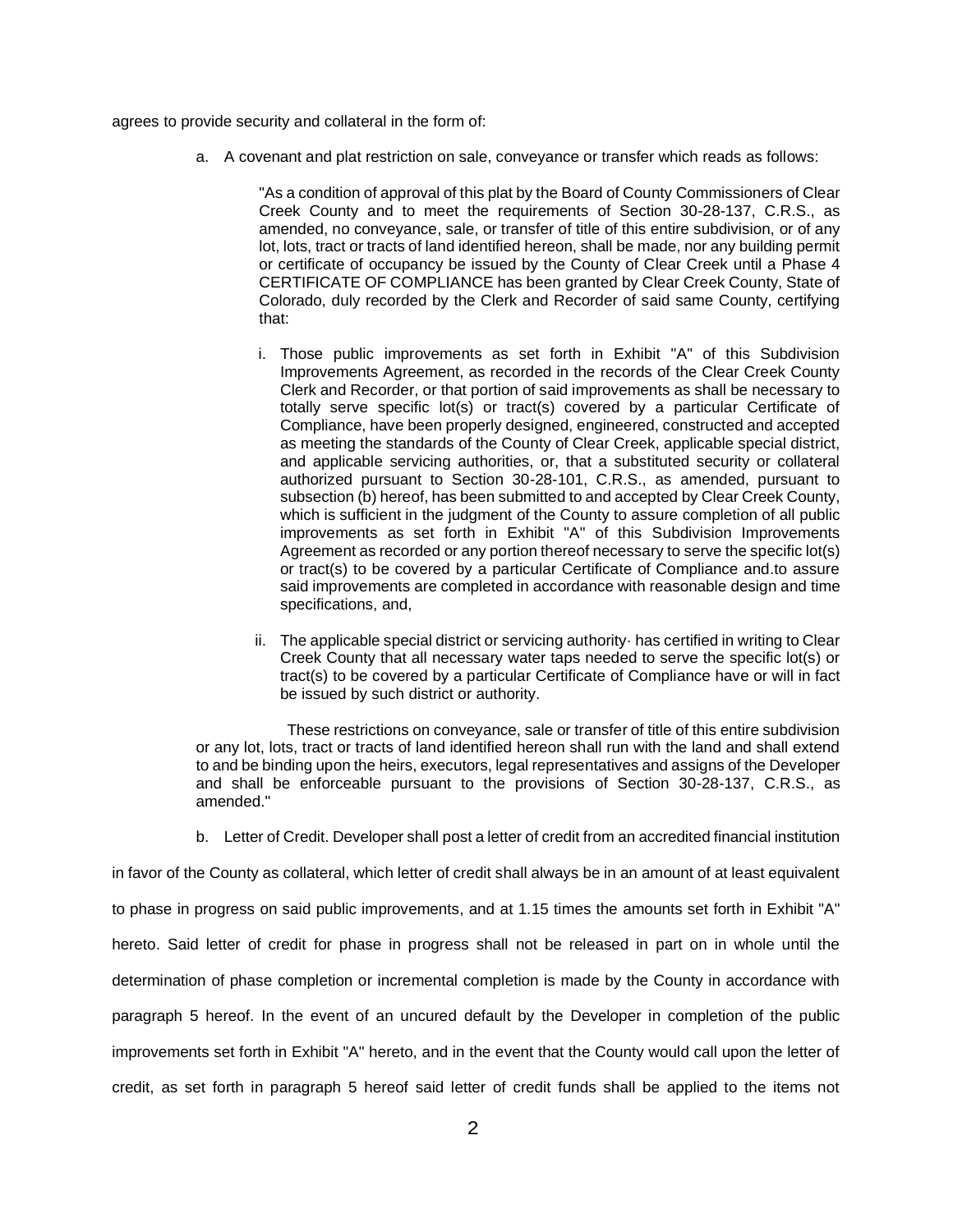completed as set forth in Exhibit "A" with the County being entitled to an additional ten (10) percent administration fee, of the amount of the items not completed, provided, however, the County reserves the option not to complete the items of default as set forth in Exhibit "A" whereupon the County would release the letter of credit less a ten (10) percent administration fee of the amount of the items not completed.

4. It is mutually agreed, pursuant to the provisions of Section 30-28-137(3), C.R.S., as amended, that the County or any purchaser of any lot, lots, tract or tracts of land subject to a plat restriction which is the security portion of this Subdivision Improvements Agreement, shall have the standing to bring an action in any District Court to compel the enforcement of this Subdivision Improvements Agreement on the sale, conveyance or transfer of any such lot, lots, tract or tracts of land or of any provision of part 1 of article 28 of title 30, C.R.S., as amended. Such standing shall include the right to compel rescission of any sale, conveyance or transfer of any lot, lots, tract or tracts of land contrary to the provisions of any such restrictions set forth on the plat or in any separate recorded instrument, but any such action shall be commenced prior to the issuance of a building permit by the County where so required or otherwise prior to commencement of construction on any such lot, lots, tract or tracts of land.

5. It is further mutually agreed that, pursuant to the provisions of Section 30-28-137(2), C.R.S., as amended, as improvements are completed, or distinct phases of any such improvement, the Developer may apply to the County for a release of part or all of the collateral deposited with the County. Upon inspection and approval, the Board shall release said collateral. If the County determines that any of such improvements are not constructed in substantial compliance with specifications, it shall furnish the Developer a list of specific deficiencies and shall be entitled to withhold collateral sufficient to ensure such substantial compliance. If the County determines that the Developer will not construct any or all of the improvements in accordance with all of the specifications, the County may withdraw and employ from the deposit of collateral such funds as may be necessary to construct the improvements in accordance with the specifications.

6. In consideration of approval of the plat, Developer hereby consents and authorizes employees and agents of Clear Creek County, including but not limited to employees or agents of a landscaping or other appropriate construction firm, to enter onto the property contained within the plat referenced herein to install, maintain and/or replace landscaping pursuant to the approved landscape plan and the landscaping of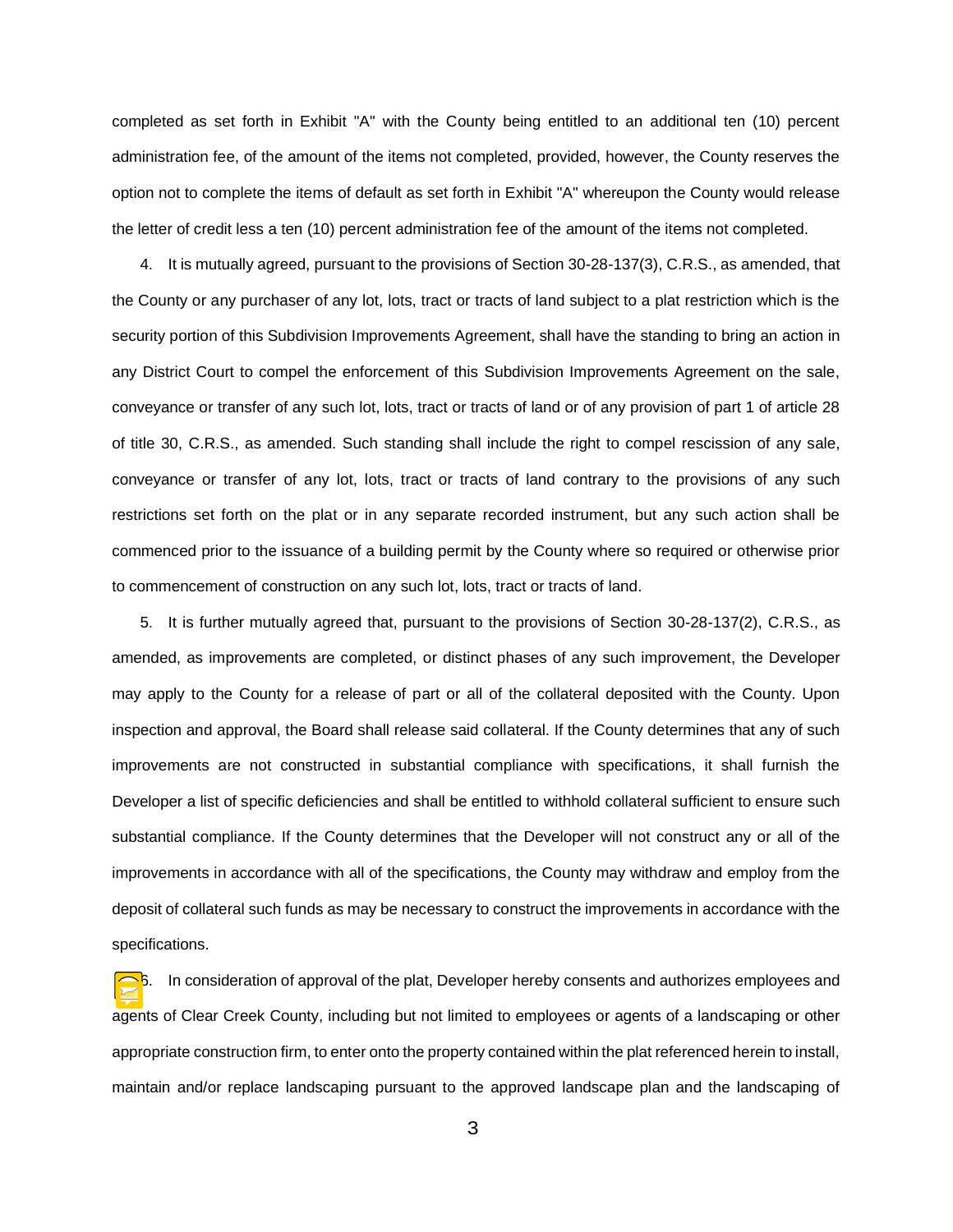Exhibit "A", and/or to construct, maintain and/or replace public improvements required by the plat or this Agreement as shown on Exhibit "A". Clear Creek County agrees to give reasonable notice of entry during normal business hours. Developer hereby unconditionally waives and releases Clear Creek County, and any employee or agent of Clear Creek County, from any claims or other legal liability, whether arising from contract, or negligence, that arise out of or are attributable to installing, maintaining and/or replacing the landscaping and/or public improvements set forth above. This consent shall run with the land and be binding on all assigns, successors in interest, heirs, personal representatives and any other subsequent owners of the subdivided property. This consent applies to all agents and employees of Clear Creek County.

7. The County has previously agreed to approval of the final plat of SADDLEBACK MOUNTAIN SUBDIVISION subject to the terms and conditions of this Agreement.

8. Additional Provisions: The Developer will comply with the following additional provisions:



**Saddleback Metropolitan District ("District").** The District shall provide those services:

- i. as set forth in the District Service Plan approved by the Clear Creek Board of County Commissioners in Resolution R-95-86 attached hereto as Exhibit B;
- ii. as set forth on the Final Plat;
- iii. insure that measuring devices are existing and operational on all wells within the Subdivision;
- iv. insure that water consumption is in compliance with the augmentation plan; and
- v. appoint a subdivision committee that meets periodically to discuss wildfire planning and mitigation.

**Recreation District.** No land dedications or fees in lieu thereof will be provided by the Developer to the Clear Creek Metropolitan Recreation District as the Saddleback Mountain Subdivision provides for approximately 30% of the property being dedicated to open space public use and with public access thereto, the public access of which will be maintained and governed by the Saddleback Metropolitan District.

### c. **Clear Creek Fire Authority.**

i. Fees in Lieu/Land Dedication.



(1) The Developer shall provide for emergency vehicle pullouts at intervals of 600 feet along those roads where the right-of-way width is less than sixty (60) feet. Such pullouts shall be field located and approved by the Fire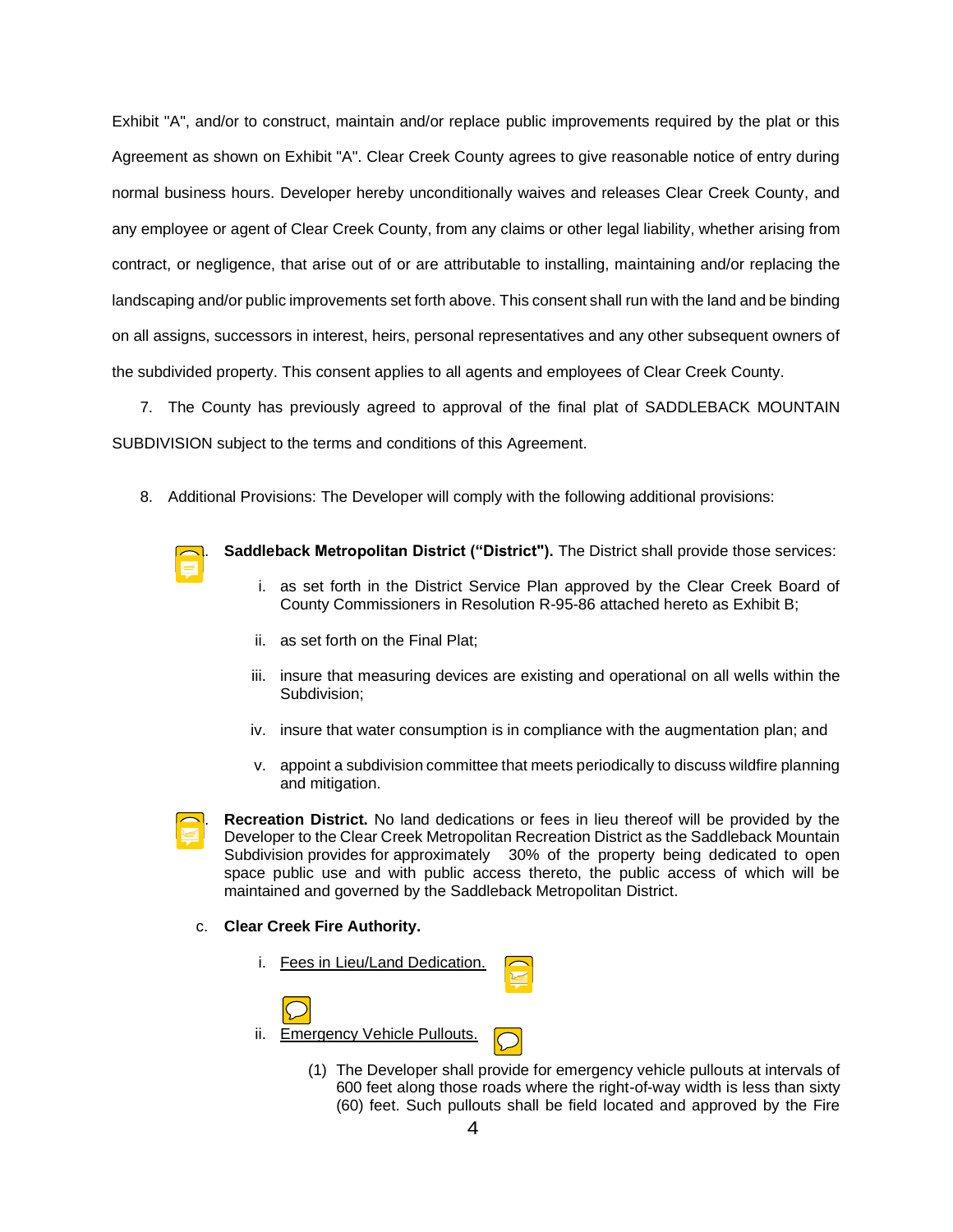Authority.

- (2) The Developer shall ensure that the pullouts are adequately posted and used only by emergency vehicles and not utilized for off-street parking.
- (3) Pullouts shall be installed at the Developer's expense and maintained by the Metro District.

### iii. Emergency Helicopter Evacuation Pads,

- (1) Any Phase 4 cul-de-sac, as shown on the Final Plat, shall also be used as helicopter evacuation pads.
- (2) Helicopter evacuation pads shall be stabilized by the Developer and maintained by the Metro District. Such stabilization material shall be magnesium chloride or another treatment acceptable to the County Road and Bridge Supervisor. For safety reasons, no overhead obstructions, such as power lines, shall exist.



## iv. Road Signage.

- (1) The Developer shall be responsible for ensuring that each road within the development is identified at every intersection with signage that meets Model Uniform Traffic Code standards. Such signage shall be field located and approved by the Fire Authority.
- (2) The Metro District shall be responsible for maintenance of road signage.
- v. Residential Address Signage.
	- (1) The Developer shall be responsible for ensuring that address numbers or address markers are placed on all residential dwellings in such a position as to be plainly visible and legible from the road fronting the lot.
	- (2) The Metro District shall be responsible for ensuring that such signage is properly maintained by the owner.
- vi. ISO Ratings.

Developer has provided evidence that fire insurance will be available, however, prior to conveying any portion of a lot, the Metro District shall provide a notice, acceptable to the Fire Authority, to all future land owners that they should expect; (a) an ISO rating of 9 or 1O; (b) that fire insurance may be very expensive to obtain; and (c) emergency response time may be extended.

vii. Emergency Egress.

Pursuant to Commissioners' Resolution R97-13, Emergency Egress is being provided via the loop road that serves the property which is deemed more than adequate as an emergency egress route.

viii. Progress.

The Developer shall provide regular updates to the Fire Authority with regard to major milestones and any activities that may obstruct access to completed areas of the development.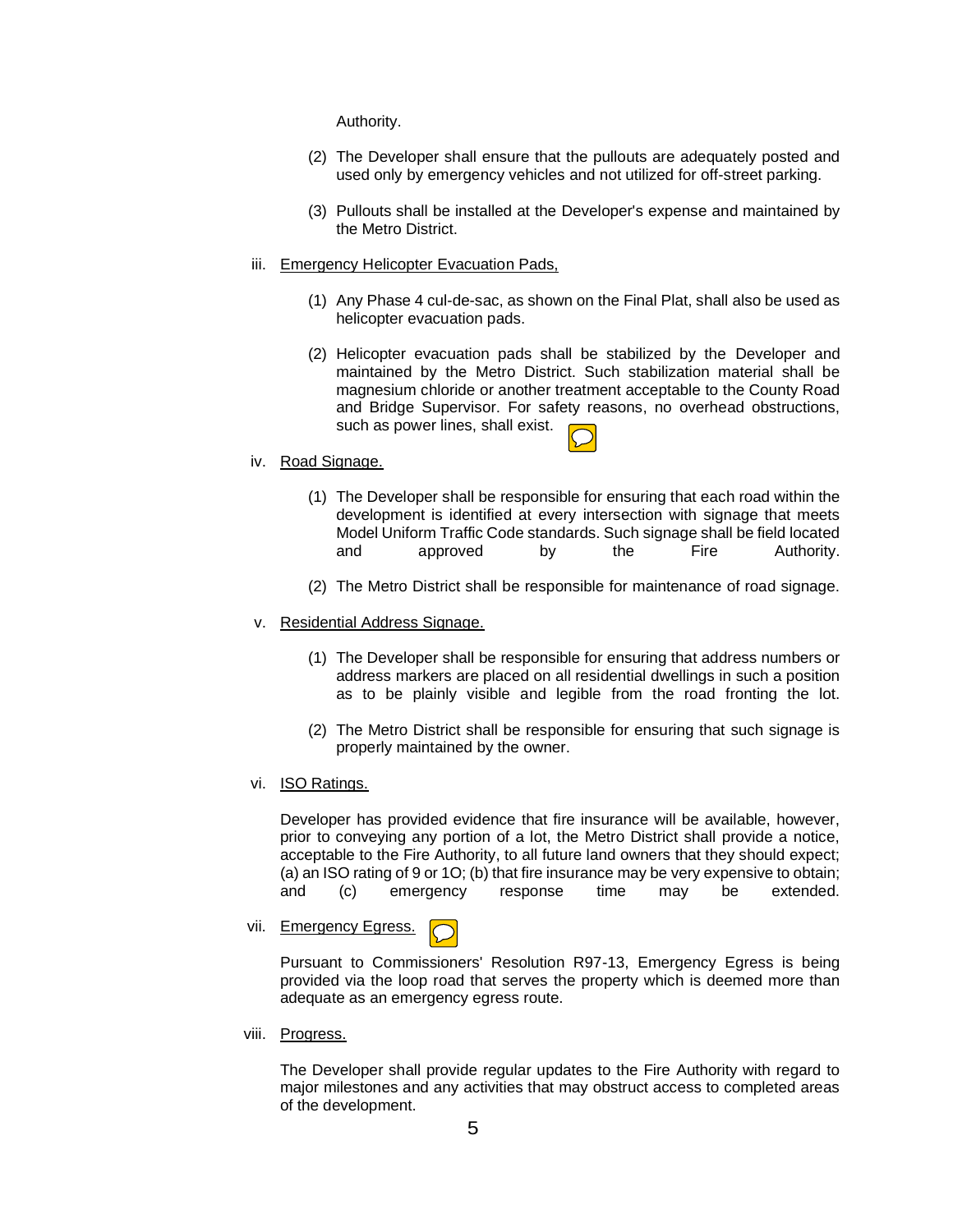### e. **Colorado Division of Transportation Access Permit.**

- i. The Developer shall, at its own expense, act as the permittee and apply for a new Access Permit to access the south side of 1-70 Right-Of-Way and U.S. 40, at the Floyd Hill Interchange from the Colorado Division of Transportation.
- ii. As a stipulation of the Access Permit, the Developer shall, contribute a pro rata share of fees in lieu of development to CDOT to contribute to the US 40 improvements presently planned for implementation directly by CDOT.

#### f. **Roads.**

- i. Estimation of the quantities to complete all road construction is set forth in Exhibit A hereto.
- ii. All earth-disturbing activities must comply with the County's adopted Best Management Practices (BMPs) and must obtain a County BMP Permit, prior to issuance of any County Driveway Permit.
- iii. The surveyed road centerline will be located, prior to issuance of any County permit.
- iv. A Colorado licensed Professional Engineer who specializes in geotechnical engineering with a minimum of five (5) years geological experience/background shall be on-site during all phases of the road construction to ensure proper construction techniques are performed to insure stability of the road and the cut and fills.
- v. A stamped, written statement, from the Colorado licensed Professional Engineer who specialized in geotechnical engineering with a minimum of five (5) years geological experience/background verifying that the roads have been constructed per his/her recommendations must be provided prior to issuance of any County Building Permit, for any lot or parcel accessed by such roads, and prior to any release of financial guarantees.
- vi. A stamped, written statement, from the Colorado licensed Professional Engineer verifying that the road has been constructed per the approved design, prior to issuance of any County Building Permit, for any lot or parcel accessed by such roads and prior to any release of financial guarantees.
- vii. Off-site road improvements shall be provided by the Developer as follows:



 $(1)$  Saddleback Drive from Santa Fe Mountain Road to the intersection with Saddle Ridge Road. The Developer will improve this road section to County standards at 100% cost to the Developer.

Completion. Said offsite road improvements shall be completed prior to the first building permit for Phase I.

The Developer has included the cost for this Item 2 in Exhibit A, as a part of Item A Private Roads, 60' Right-Of-Way, in Phase construction.

Impact Fees. A total of \$126,400 in impact fees shall be paid by the Developer by Phase to cover the total cost of County adopted impact fees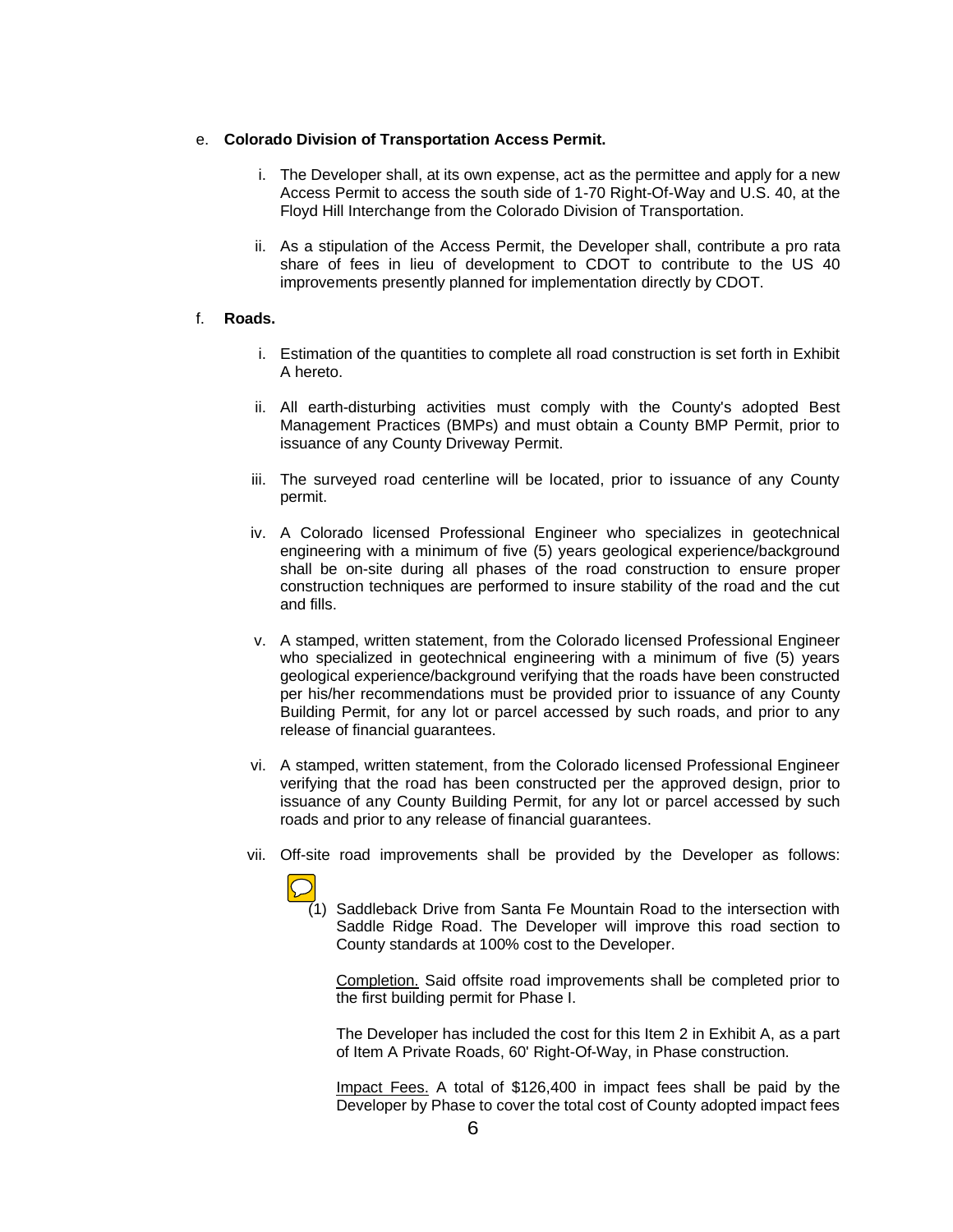for the Subdivision. The Developer shall pay \$14 70 (\$126,400/86) times the number of lots in each phase to be submitted with the first building permit for that phase. In consideration for the aforesaid impact fees, the County shall be the responsible party to timely complete offsite road improvements for the following segments:

- Saddleback Drive from Elk Valley Drive Intersection to Santa Fe Mountain Road.
- Sloughed off portion of Saddleback Drive east of Elk Valley Drive towards the sales office.
- vii. A Geotechnical Site Analysis and Report prepared by a professional engineer registered in Colorado, whose expertise is soils engineering shall be provided:
	- (1) Soil Sampling. Soil samples shall be taken at the proposed subgrade elevation and shall represent the soil of the subgrade. All boring depths shall extend a minimum of three (3) feet below the proposed subgrade elevation. The boring locations shall not exceed a distance of five hundred (500) feet between borings, with a minimum of two (2) borings per roadway. If more than one (1) soil type is encountered in the boring, they shall be logged and tested separately. All design shall be based on the worst soil encountered from the standpoint of subgrade support. The soils report must demonstrate the adequateness of the structural section.
	- (2) Soils Report. A County **Pioneering Permit**  $\Box$  be issued for the sole purpose of soil sampling and the submission of a soils report. The report shall be submitted to the County Planning Department for review and approval prior to issuance of any County Road Construction Permit. The report shall minimally include: a description of site soil types, locations, and characteristics with supporting soil maps, soil logs and other information needed to determine soil suitability for proposed development; constraints on development based on the findings; slope stability analysis to include fracture and joint sets; and analysis and evaluation of such information with recommendations regarding structural constraints, erosion control, and a determination of the adequacy of the structural characteristics of the soil as they relate to the proposed development.
- viii. As Builts. As Builts, including the limits of the road cut and fill slopes, both within and without the District road easement, shall be provided prior to obtaining any building permits.

# f. **Residential Driveways will meet the following requirements, as approved in resolution R-99-54 through a variance:**

i. Residential Driveways. Residential driveways shall be constructed to the specifications of the County adopted Amendment to Chapter 14 of the Uniform Building Code for wildfire mitigation. Driveway standards prohibit grades in excess of ten (10) percent. Driveways between eight (8) to ten (10) percent shall not exceed 150 feet in length. Grades of eight (8) percent or less have no length requirement. The minimum inside turning radius at any point of any driveway shall be thirty (30) feet. The surface width shall be a minimum of twelve (1 2) foot driving surface not including drainage. All residential driveways shall also comply with this Agreement and must obtain a County Driveway Permit and may be required to obtain a County Best Management Practices (BMPs) Permit. The Developer or the Saddleback Metropolitan District shall be responsible for providing the lot owner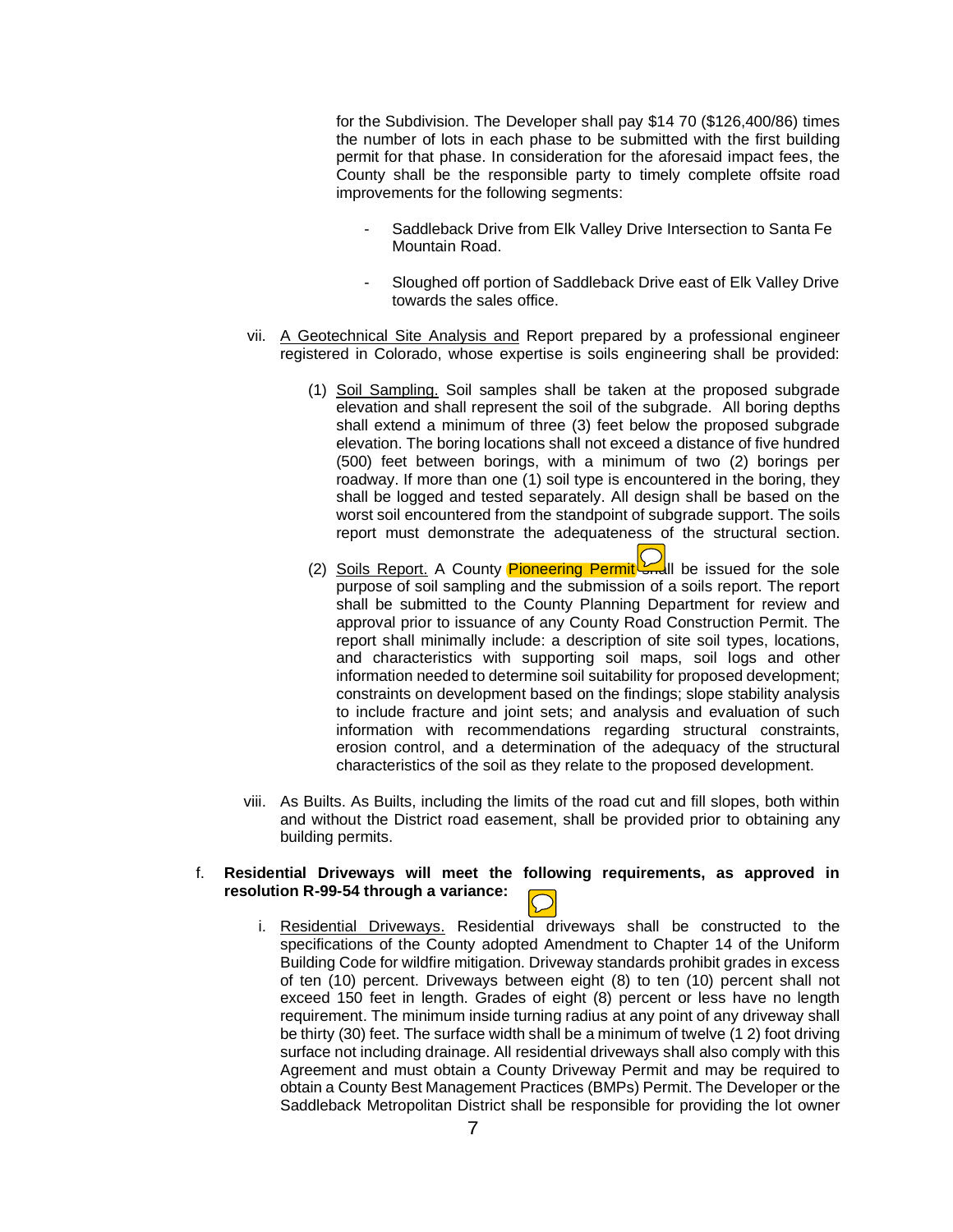with this information. The construction of residential driveways shall be the responsibility of the lot owner. Every attempt will be made to maintain design standards as outlined in this section; however, when design standards cannot be met, a driveway will nevertheless be provided. In this case, structures served by the driveway must have 300 points of wildfire mitigation. In this case, structures served by the driveway must have 300 points of wildfire mitigation.

Residential Parking: Residential parking areas along the roads with the subdivision shall be provided where private residential driveways cannot be constructed to the County adopted amendment to Chapter 14 of the Uniform Building Code (UBC) for wildfire hazard mitigation. When the UBC standard cannot be provided, two (2) on-site residential parking areas shall be designated and located off the road easement. Where such off road easement parking areas are required, "as built" drawings will have to be submitted showing the location of such. The Developer or the Saddleback Metropolitan District shall be responsible for providing the lot owner with this information. The construction of residential parking areas shall be the responsibility of the lot owner.

- ii. All earth-disturbing activities must comply with the county's adopted Best Management Practices (BMPs) and must obtain a County BMP Permit, prior to issuance of any driveway permit.
- iii. Stability of driveways crossing a 1.5:1 slope and the proposed driveway's associated cut and fill slopes which will be steeper than 1.5:1 as required in section 5.A.4.e of the County Subdivision Regulations will be addressed.
- iv. Prior to application for any County Building Permit, for any lot or parcel, applicable State, Federal, and County permits must be obtained.
- **g.** Road Vacation. A complete application for a Road Vacation shall be submitted for the portion of road from Station 26 + 52 on Steeldust Lane to Station 17 + 44 on Saddleback Drive within ten (10) days of the approved Final Plat.
	- h. **Wildfire Mitigation.** The Developer, at its expense, shall ensure that the Wildfire Pre-Attack Plan, prepared by the Colorado State Forest Service dated Spring 1995, shall be fully implemented.
	- i. **Revegetation Plan.** The Developer shall provide the Revegetation Plan at its cost as set forth in the Final Plat Development Report, Revegetation Plan (item 11-9) and Exhibit "A" hereto, to include weed management during the first 2 years of maintenance thereof.
	- j. **Phasing.** After completion of each phase, the County Planning Director and the Development Site Inspector shall review and confirm that the construction and performance is in compliance with the stipulations and conditions as outlined in the recorded documentation, which are detailed below, prior to commencement of the subsequent phase. Any noncompliance with such stipulations and conditions must be addressed to the satisfaction of the County Planning Director and the Development Site Inspector prior to beginning of the next phase.
		- i. Public improvements as outlined in Exhibit "A" of the Subdivision Improvements Agreement and detailed in the construction and drainage drawings.
		- ii. Identification and removal of beetle infested trees which occur in open tracts.
		- iii. Fuelbreaks, in accordance with the Wildfire Pre-Attack Plan, simultaneous with